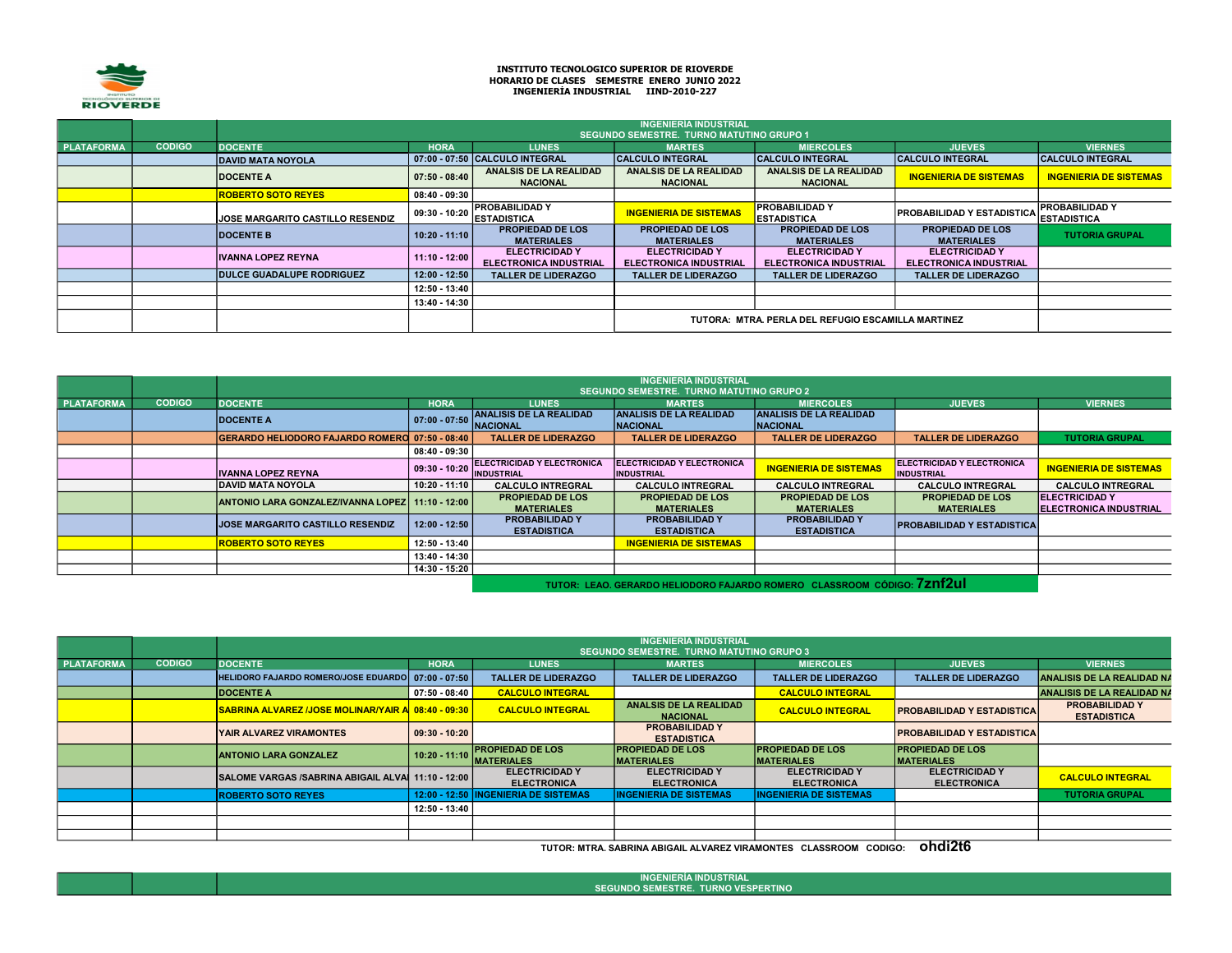| <b>PLATAFORMA</b> | <b>CODIGO</b> | <b>DOCENTE</b>                      | <b>HORA</b>     | <b>LUNES</b>                  | <b>MARTES</b>                  | <b>MIERCOLES</b>                                                                | <b>JUEVES</b>                     | <b>VIERNES</b>          |
|-------------------|---------------|-------------------------------------|-----------------|-------------------------------|--------------------------------|---------------------------------------------------------------------------------|-----------------------------------|-------------------------|
|                   |               | <b>ROBERTO SOTO REYES</b>           | 12:50 - 13:40   | <b>INGENIERIA DE SISTEMAS</b> |                                | <b>INGENIERIA DE SISTEMAS</b>                                                   | <b>INGENIERIA DE SISTEMAS</b>     |                         |
|                   |               | <b>DOCENTE B</b>                    | 13:40 - 14:30   | <b>PROPIEDADES DE LOS</b>     | <b>PROPIEDADES DE LOS</b>      | <b>PROPIEDADES DE LOS</b>                                                       | <b>PROPIEDADES DE LOS</b>         |                         |
|                   |               |                                     |                 | <b>MATERIALES</b>             | <b>MATERIALES</b>              | <b>MATERIALES</b>                                                               | <b>MATERIALES</b>                 |                         |
|                   |               | <b>IVANNA LOPEZ REYNA</b>           | $14:30 - 15:20$ | <b>ELECTRICIDAD Y</b>         | <b>ELECTRICIDAD Y</b>          | <b>ELECTRICIDAD Y</b>                                                           | <b>ELECTRICIDAD Y</b>             |                         |
|                   |               |                                     |                 | <b>ELECTRONICA</b>            | <b>ELECTRONICA</b>             | <b>ELECTRONICA</b>                                                              | <b>ELECTRONICA</b>                |                         |
|                   |               | <b>JUAN CARLOS SEGURA HERNANDEZ</b> | 15:20 - 16:10   | <b>PROBABILIDAD Y</b>         | <b>PROBABILIDAD Y</b>          | <b>PROBABILIDAD Y</b>                                                           | <b>PROBABILIDAD Y ESTADISTICA</b> |                         |
|                   |               |                                     |                 | <b>ESTADISTICA</b>            | <b>ESTADISTICA</b>             | <b>ESTADISTICA</b>                                                              |                                   |                         |
|                   |               | <b>IGERARDO HELIODORO FAJARDO</b>   | 16:10 - 17:00   | <b>TALLER DE LIDERAZGO</b>    | ANALISIS DE LA REALIDAD        | <b>TALLER DE LIDERAZGO</b>                                                      | <b>TALLER DE LIDERAZGO</b>        |                         |
|                   |               |                                     |                 |                               | <b>NACIONAL</b>                |                                                                                 |                                   |                         |
|                   |               | <b>GERARDO HELIODORO FAJARDO</b>    | $17:00 - 17:50$ | <b>TALLER DE LIDERAZGO</b>    | <b>ANALISIS DE LA REALIDAD</b> | <b>TUTORIA GRUPAL</b>                                                           | ANALISIS DE LA REALIDAD           |                         |
|                   |               |                                     |                 |                               | <b>NACIONAL</b>                |                                                                                 | <b>NACIONAL</b>                   |                         |
|                   |               | <b>MARTHA ELIA SANCHEZ NUÑEZ</b>    | 17:50 - 18:40   | <b>CALCULO INTEGRAL</b>       | <b>CALCULO INTEGRAL</b>        | <b>CALCULO INTEGRAL</b>                                                         | <b>CALCULO INTEGRAL</b>           | <b>CALCULO INTEGRAL</b> |
|                   |               |                                     | 18:40 - 19:30   |                               |                                |                                                                                 |                                   |                         |
|                   |               |                                     | 19:30 - 20:20   |                               |                                |                                                                                 |                                   |                         |
|                   |               |                                     |                 |                               |                                |                                                                                 |                                   |                         |
|                   |               |                                     |                 |                               |                                | the contract of the contract of the contract of the contract of the contract of |                                   |                         |

TUTOR: LEAO. GERARDO HELIODORO FAJARDO ROMERO CLASSROOM CÓDIGO: OQIECE3

REV. 0 DC-FT-04

|            |               | <b>INGENIERÍA INDUSTRIAL</b>                        |                 |                                                         |                                                         |                                                         |                                                                                                                                                                                 |                                   |  |  |
|------------|---------------|-----------------------------------------------------|-----------------|---------------------------------------------------------|---------------------------------------------------------|---------------------------------------------------------|---------------------------------------------------------------------------------------------------------------------------------------------------------------------------------|-----------------------------------|--|--|
|            |               |                                                     |                 |                                                         | <b>CUARTO SEMESTRE. TURNO MATUTINO GRUPO 1</b>          |                                                         |                                                                                                                                                                                 |                                   |  |  |
| PLATAFORMA | <b>CODIGO</b> | <b>DOCENTE</b>                                      | <b>HORA</b>     | <b>LUNES</b>                                            | <b>MARTES</b>                                           | <b>MIERCOLES</b>                                        | <b>JUEVES</b>                                                                                                                                                                   | <b>VIERNES</b>                    |  |  |
|            |               | <b>ROBERTO SOTO REYES</b>                           |                 |                                                         |                                                         |                                                         | 07:00 - 07:50  HIGIENE Y SSEGURIDAD INDUS HIGIENE Y SSEGURIDAD INDUS HIGIENE Y SSEGURIDAD INDUS HIGIENE Y SSEGURIDAD INDUS HIGIENE Y SSEGURIDAD INDUS HIGIENE Y SSEGURIDAD INDU |                                   |  |  |
|            |               | <b>ARTURO MONTANTE RICO</b>                         |                 | 07:50 - 08:40 PROCESOS DE FABRICACIÓN                   | <b>PROCESOS DE FABRICACIÓN</b>                          | <b>PROCESOS DE FABRICACIÓN</b>                          | <b>PROCESOS DE FABRICACIÓN</b>                                                                                                                                                  | <b>FISICA</b>                     |  |  |
|            |               | <b>DAVID MATA NOYOLA</b>                            | $08:40 - 09:30$ | <b>INVESTIGACION DE</b><br><b>OPERACIONES</b>           | <b>INVESTIGACION DE</b><br><b>OPERACIONES</b>           | <b>INVESTIGACION DE</b><br><b>OPERACIONES</b>           | <b>INVESTIGACION DE</b><br><b>OPERACIONES</b>                                                                                                                                   | <b>FISICA</b>                     |  |  |
|            |               | SABRINA ABIGAIL ALVAREZ V/ YAIR ALVAR 09:30 - 10:20 |                 | <b>FISICA</b>                                           |                                                         | <b>FISICA</b>                                           |                                                                                                                                                                                 | <b>ESTUDIO DEL TRABAJO II</b>     |  |  |
|            |               | <b>NANCY TURRUBIARTES/ YAIR ALVAREZ</b>             | $10:20 - 11:10$ | <b>ALGORITMOS Y LENGUAJES</b><br><b>DE PROGRAMACIÓN</b> | <b>ALGORITMOS Y LENGUAJES</b><br><b>DE PROGRAMACIÓN</b> | <b>ALGORITMOS Y LENGUAJES</b><br><b>DE PROGRAMACIÓN</b> | <b>ALGORITMOS Y LENGUAJES</b><br><b>DE PROGRAMACIÓN</b>                                                                                                                         | <b>ESTUDIO DEL TRABAJO II</b>     |  |  |
|            |               | <b>JOSE MARGARITO CASTILLO</b>                      |                 | │ 11:10 - 12:00 ESTADISTICA INFERENCIAL II              | <b>ESTADISTICA INFERENCIAL II</b>                       | <b>ESTADISTICA INFERENCIAL II</b>                       | <b>IESTADISTICA INFERENCIAL II</b>                                                                                                                                              | <b>IESTADISTICA INFERENCIAL I</b> |  |  |
|            |               | <b>YAIR ALVAREZ VIRAMONTES</b>                      | $12:00 - 12:50$ | <b>ESTUDIO DEL TRABAJO II</b>                           | <b>ESTUDIO DEL TRABAJO II</b>                           | <b>ESTUDIO DEL TRABAJO II</b>                           | <b>ESTUDIO DEL TRABAJO II</b>                                                                                                                                                   | <b>TUTORIA GRUPAL</b>             |  |  |
|            |               |                                                     | 12:50 - 13:40   |                                                         |                                                         |                                                         |                                                                                                                                                                                 |                                   |  |  |
|            |               |                                                     |                 | TUTOR: YAIR OSWALDO ALVAREZ VIRAMONTES                  |                                                         |                                                         |                                                                                                                                                                                 |                                   |  |  |

|                   |               |                                                     | <b>INGENIERÍA INDUSTRIAL</b> |                                                         |                                                         |                                                         |                                                         |                                                 |  |  |
|-------------------|---------------|-----------------------------------------------------|------------------------------|---------------------------------------------------------|---------------------------------------------------------|---------------------------------------------------------|---------------------------------------------------------|-------------------------------------------------|--|--|
|                   |               |                                                     |                              |                                                         | <b>CUARTO SEMESTRE. TURNO MATUTINO GRUPO 2</b>          |                                                         |                                                         |                                                 |  |  |
| <b>PLATAFORMA</b> | <b>CODIGO</b> | <b>DOCENTE</b>                                      | <b>HORA</b>                  | <b>LUNES</b>                                            | <b>MARTES</b>                                           | <b>MIERCOLES</b>                                        | <b>JUEVES</b>                                           | <b>VIERNES</b>                                  |  |  |
|                   |               | SABRINA ABIGAIL ALVAREZ / YAIR ALVARE 07:00 - 07:50 |                              | <b>FISICA</b>                                           | <b>ESTUDIO DEL TRABAJO II</b>                           | <b>FISICA</b>                                           |                                                         |                                                 |  |  |
|                   |               | YAIR ALVAREZ VIRAMONTES                             | $07:50 - 08:40$              | <b>ESTUDIO DEL TRABAJO II</b>                           | <b>ESTUDIO DEL TRABAJO II</b>                           | <b>ESTUDIO DEL TRABAJO II</b>                           | <b>ESTUDIO DEL TRABAJO II</b>                           | <b>ESTUDIO DEL TRABAJO II</b>                   |  |  |
|                   |               | <b>ROBERTO SOTO REYES</b>                           | $08:40 - 09:30$              | <b>HIGIENE Y SEGURIDAD</b><br><b>INDUSTRIAL</b>         | <b>HIGIENE Y SEGURIDAD</b><br><b>INDUSTRIAL</b>         | <b>HIGIENE Y SEGURIDAD</b><br><b>INDUSTRIAL</b>         | <b>HIGIENE Y SEGURIDAD</b><br><b>INDUSTRIAL</b>         | <b>HIGIENE Y SEGURIDAD</b><br><b>INDUSTRIAL</b> |  |  |
|                   |               | <b>ANTONIO LARA GONZALEZ / SABRINA ABIC</b>         |                              | 09:30 - 10:20 PROCESOS DE FABRICACIÓN                   | <b>PROCESOS DE FABRICACIÓN</b>                          | <b>PROCESOS DE FABRICACIÓN</b>                          | <b>PROCESOS DE FABRICACIÓN</b>                          | <b>FISICA</b>                                   |  |  |
|                   |               |                                                     | $10:20 - 11:10$              |                                                         |                                                         |                                                         |                                                         | <b>FISICA</b>                                   |  |  |
|                   |               | <b>PAUL AARON GOMEZ HERNANDEZ</b>                   | 11:10 - 12:00                | <b>ALGORITMOS Y LENGUAJES</b><br><b>DE PROGRAMACIÓN</b> | <b>ALGORITMOS Y LENGUAJES</b><br><b>DE PROGRAMACIÓN</b> | <b>ALGORITMOS Y LENGUAJES</b><br><b>DE PROGRAMACIÓN</b> | <b>ALGORITMOS Y LENGUAJES</b><br><b>DE PROGRAMACIÓN</b> |                                                 |  |  |
|                   |               | DAVID MATA NOYOLA                                   | $12:00 - 12:50$              | <b>INVESTIGACIÓN DE</b><br><b>OPERACIONES I</b>         | <b>IINVESTIGACIÓN DE</b><br><b>OPERACIONES I</b>        | <b>INVESTIGACIÓN DE</b><br><b>OPERACIONES I</b>         | <b>INVESTIGACIÓN DE</b><br><b>OPERACIONES I</b>         | <b>TUTORIA GRUPAL</b>                           |  |  |
|                   |               | <b>JOSE MARGARITO CASTILLO RESENDIZ</b>             | $12:50 - 13:40$              | <b>ESTADISTICA INFERENCIAL II</b>                       | <b>ESTADISTICA INFERENCIAL II</b>                       | <b>ESTADISTICA INFERENCIAL II</b>                       | <b>ESTADISTICA INFERENCIAL II</b>                       | <b>ESTADISTICA INFERENCIAL II</b>               |  |  |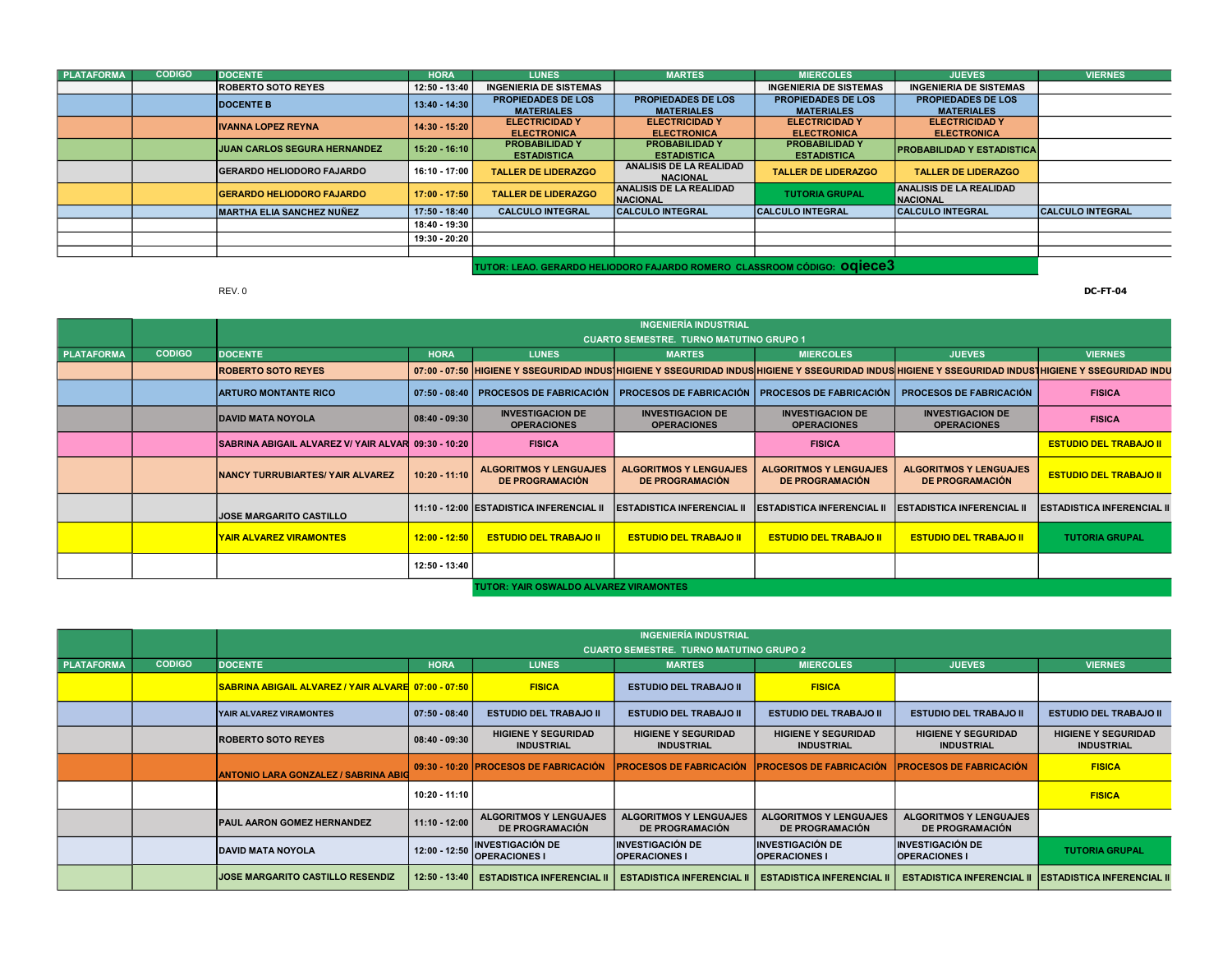|  |  | TUTOR: | <b>BUC</b><br><b>AGE OF GA FDITH V"</b> | ALÒN PIÑA |  |
|--|--|--------|-----------------------------------------|-----------|--|
|  |  |        |                                         |           |  |

|                   |               |                                                     |                 |                                                          | <b>INGENIERÍA INDUSTRIAL</b>                            |                                                                                 |                                                              |                                                 |
|-------------------|---------------|-----------------------------------------------------|-----------------|----------------------------------------------------------|---------------------------------------------------------|---------------------------------------------------------------------------------|--------------------------------------------------------------|-------------------------------------------------|
|                   |               |                                                     |                 |                                                          | <b>CUARTO SEMESTRE. TURNO VESPERTINO</b>                |                                                                                 |                                                              |                                                 |
| <b>PLATAFORMA</b> | <b>CODIGO</b> | <b>DOCENTE</b>                                      | <b>HORA</b>     | <b>LUNES</b>                                             | <b>MARTES</b>                                           | <b>MIERCOLES</b>                                                                | <b>JUEVES</b>                                                | <b>VIERNES</b>                                  |
|                   |               |                                                     | 12:00 - 12:50   |                                                          |                                                         |                                                                                 |                                                              |                                                 |
|                   |               | <b>JUANA CATALINA OLVERA</b>                        | $12:50 - 13:40$ | <b>INVESTIGACIÓN DE</b><br><b>OPERACIONES I</b>          |                                                         | <b>INVESTIGACIÓN DE</b><br><b>OPERACIONES I</b>                                 | <b>INVESTIGACIÓN DE</b><br><b>OPERACIONES I</b>              | <b>INVESTIGACIÓN DE</b><br><b>OPERACIONES I</b> |
|                   |               | <b>ROBERTO SOTO REYES</b>                           | $13:40 - 14:30$ | <b>HIGIENE Y SEGURIDA</b><br><b>INDUSTRIAL</b>           | <b>HIGIENE Y SEGURIDA</b><br><b>INDUSTRIAL</b>          | <b>HIGIENE Y SEGURIDA</b><br><b>INDUSTRIAL</b>                                  | <b>HIGIENE Y SEGURIDA</b><br><b>INDUSTRIAL</b>               | <b>HIGIENE Y SEGURIDA</b><br><b>INDUSTRIAL</b>  |
|                   |               | NANCY TURRUBIARTES / OLGA EDITH VILL  14:30 - 15:20 |                 | <b>ALGORITMOS Y LENGUAJES</b><br><b>IDE PROGRAMACIÓN</b> | <b>ALGORITMOS Y LENGUAJES</b><br><b>DE PROGRAMACIÓN</b> | <b>ALGORITMOS Y LENGUAJES</b><br><b>IDE PROGRAMACIÓN</b>                        | <b>ALGORITMOS Y LENGUAJES</b><br><b>IDE PROGRAMACIÓN</b>     | <b>ESTUDIO DEL TRABAJO II</b>                   |
|                   |               | OLGA EDITH VILLALÓN PIÑA                            | 15:20 - 16:10   | <b>ESTUDIO DEL TRABAJO II</b>                            | <b>ESTUDIO DEL TRABAJO II</b>                           | <b>ESTUDIO DEL TRABAJO II</b>                                                   | <b>ESTUDIO DEL TRABAJO II</b>                                | <b>ESTUDIO DEL TRABAJO II</b>                   |
|                   |               | JUAN CARLOS SEGURA HERNANDEZ                        | 16:10 - 17:00   | <b>FISICA</b>                                            | <b>FISICA</b>                                           | <b>FISICA</b>                                                                   | <b>FISICA</b>                                                |                                                 |
|                   |               | <b>MARTHA ELIA SANCHEZ</b>                          | 17:00 - 17:50   | <b>ESTADISTICA INFERENCIAL II</b>                        | <b>ESTADISTICA INFERENCIAL</b>                          | <b>ESTADISTICA INFERENCIAL II</b>                                               | <b>ESTADISTICA INFERENCIAL II ESTADISTICA INFERENCIAL II</b> |                                                 |
|                   |               | <b>VICTOR MANUEL MARCOS</b>                         | $17:50 - 18:40$ | <b>PROCESOS DE FABRICACIÓN</b>                           | <b>PROCESOS DE FABRICACIÓN</b>                          | <b>PROCESOS DE FABRICACIÓN</b>                                                  | <b>TUTORIA GRUPAL</b>                                        | <b>PROCESOS DE</b><br><b>FABRICACIÓN</b>        |
|                   |               |                                                     | 18:40 - 19:30   |                                                          |                                                         |                                                                                 |                                                              |                                                 |
|                   |               |                                                     | 19:30 - 20:20   |                                                          |                                                         |                                                                                 |                                                              |                                                 |
|                   |               |                                                     |                 |                                                          |                                                         | TUTOR: LEAO. GERARDO HELIODORO FAJARDO ROMERO, CLASSROOM CÓDIGO: <i>imgh5bw</i> |                                                              |                                                 |

|                   |               |                                 | <b>INGENIERÍA INDUSTRIAL</b><br><b>SEXTO SEMESTRE. TURNO MATUTINO 1</b> |                                                           |                                                    |                                                     |                                                                                                                            |                                                    |  |  |  |
|-------------------|---------------|---------------------------------|-------------------------------------------------------------------------|-----------------------------------------------------------|----------------------------------------------------|-----------------------------------------------------|----------------------------------------------------------------------------------------------------------------------------|----------------------------------------------------|--|--|--|
| <b>PLATAFORMA</b> | <b>CODIGO</b> | <b>DOCENTE</b>                  | <b>HORA</b>                                                             | <b>LUNES</b>                                              | <b>MARTES</b>                                      | <b>MIERCOLES</b>                                    | <b>JUEVES</b>                                                                                                              | <b>VIERNES</b>                                     |  |  |  |
|                   |               |                                 | $07:00 - 07:50$                                                         |                                                           |                                                    |                                                     |                                                                                                                            |                                                    |  |  |  |
|                   |               | <b>OLGA EDITH VILLALON PIÑA</b> |                                                                         |                                                           |                                                    |                                                     | 07:50 - 08:40 MINISTRACIÓN DE OPERACIONEMINISTRACIÓN DE OPERACIONEMINISTRACIÓN DE OPERACIONEMINISTRACIÓN DE OPERACIONES II |                                                    |  |  |  |
|                   |               |                                 | $08:40 - 09:30$                                                         |                                                           |                                                    |                                                     |                                                                                                                            |                                                    |  |  |  |
|                   |               | <b>NADIA ELIZABETH LINARES</b>  |                                                                         | 09:30 - 10:20  INGENIERIA ECONOMICA                       | <b>INGENIERIA ECONOMICA</b>                        | <b>INGENIERIA ECONOMICA</b>                         | <b>INGENIERIA ECONOMICA</b>                                                                                                |                                                    |  |  |  |
|                   |               | <b>ROBERTO SOTO REYES</b>       |                                                                         |                                                           |                                                    |                                                     | 10:20 - 11:10 ADMON. DEL MANTENIMIENTO ADMON. DEL MANTENIMIENTO ADMON. DEL MANTENIMIENTO ADMON. DEL MANTENIMIENTO          | <b>TUTORIA GRUPAL</b>                              |  |  |  |
|                   |               | <b>PERLA ESCAMILLA MARTINEZ</b> |                                                                         | 11:10 - 12:00 TALLER DE INVESTIGACIÓN I                   | <b>TALLER DE INVESTIGACIÓN I</b>                   | <b>TALLER DE INVESTIGACIÓN I</b>                    | TALLER DE INVESTIGACIÓN I                                                                                                  |                                                    |  |  |  |
|                   |               | <b>IVANNA LOPEZ REYNA</b>       | $12:00 - 12:50$                                                         | <b>SIMULACION</b>                                         | <b>SIMULACION</b>                                  | <b>SIMULACION</b>                                   | <b>SIMULACION</b>                                                                                                          | <b>MERCADOTECNIA</b>                               |  |  |  |
|                   |               | <b>JAVIER RUIZ AGUILAR</b>      |                                                                         | 12:50 - 13:40 ANALISIS Y DISEÑO DE<br><b>EXPERIMENTOS</b> | <b>ANALISIS Y DISEÑO DE</b><br><b>EXPERIMENTOS</b> | <b>ANALISIS Y DISEÑO DE</b><br><b>IEXPERIMENTOS</b> | <b>ANALISIS Y DISEÑO DE</b><br><b>EXPERIMENTOS</b>                                                                         | <b>ANALISIS Y DISEÑO DE</b><br><b>EXPERIMENTOS</b> |  |  |  |
|                   |               | <b>PERLA ESCAMILLA MARTINEZ</b> |                                                                         | 13:40-14:30 MERCADOTECNIA                                 | <b>MERCADOTECNIA</b>                               | <b>MERCADOTECNIA</b>                                | <b>MERCADOTECNIA</b>                                                                                                       |                                                    |  |  |  |
|                   |               |                                 |                                                                         |                                                           |                                                    | TUTOR: ING. JUANA CATALINA OLVERA ESCOTO            |                                                                                                                            |                                                    |  |  |  |

|                   |               | <b>INGENIERÍA INDUSTRIAL</b><br>SEXTO SEMESTRE. TURNO MATUTINO 2 |                   |                                                     |                                                     |                                                      |                                                     |                                                     |  |  |
|-------------------|---------------|------------------------------------------------------------------|-------------------|-----------------------------------------------------|-----------------------------------------------------|------------------------------------------------------|-----------------------------------------------------|-----------------------------------------------------|--|--|
| <b>PLATAFORMA</b> | <b>CODIGO</b> | <b>DOCENTE</b>                                                   | <b>HORA</b>       | <b>LUNES</b>                                        | <b>MARTES</b>                                       | <b>MIERCOLES</b>                                     | <b>JUEVES</b>                                       | <b>VIERNES</b>                                      |  |  |
|                   |               |                                                                  | 07:00 - 07:50     |                                                     |                                                     |                                                      |                                                     |                                                     |  |  |
|                   |               | <b>ROBERTO SOTO REYES</b>                                        | $ 07:50 - 08:40 $ | <b>ADMINISTRACION DEL</b><br><b>MANTENIMIENTO</b>   | <b>ADMINISTRACION DEL</b><br><b>IMANTENIMIENTO</b>  | <b>ADMINISTRACION DEL</b><br><b>IMANTENIMIENTO</b>   |                                                     |                                                     |  |  |
|                   |               | <b>JOSE MARGARITO CASTILLO</b>                                   | $08:40 - 09:30$   | <b>ANALISIS Y DISEÑO DE</b><br><b>EXPERIMIENTOS</b> | <b>ANALISIS Y DISEÑO DE</b><br><b>EXPERIMIENTOS</b> | <b>ANALISIS Y DISEÑO DE</b><br><b>IEXPERIMIENTOS</b> | <b>ANALISIS Y DISEÑO DE</b><br><b>EXPERIMIENTOS</b> | <b>ANALISIS Y DISEÑO DE</b><br><b>EXPERIMIENTOS</b> |  |  |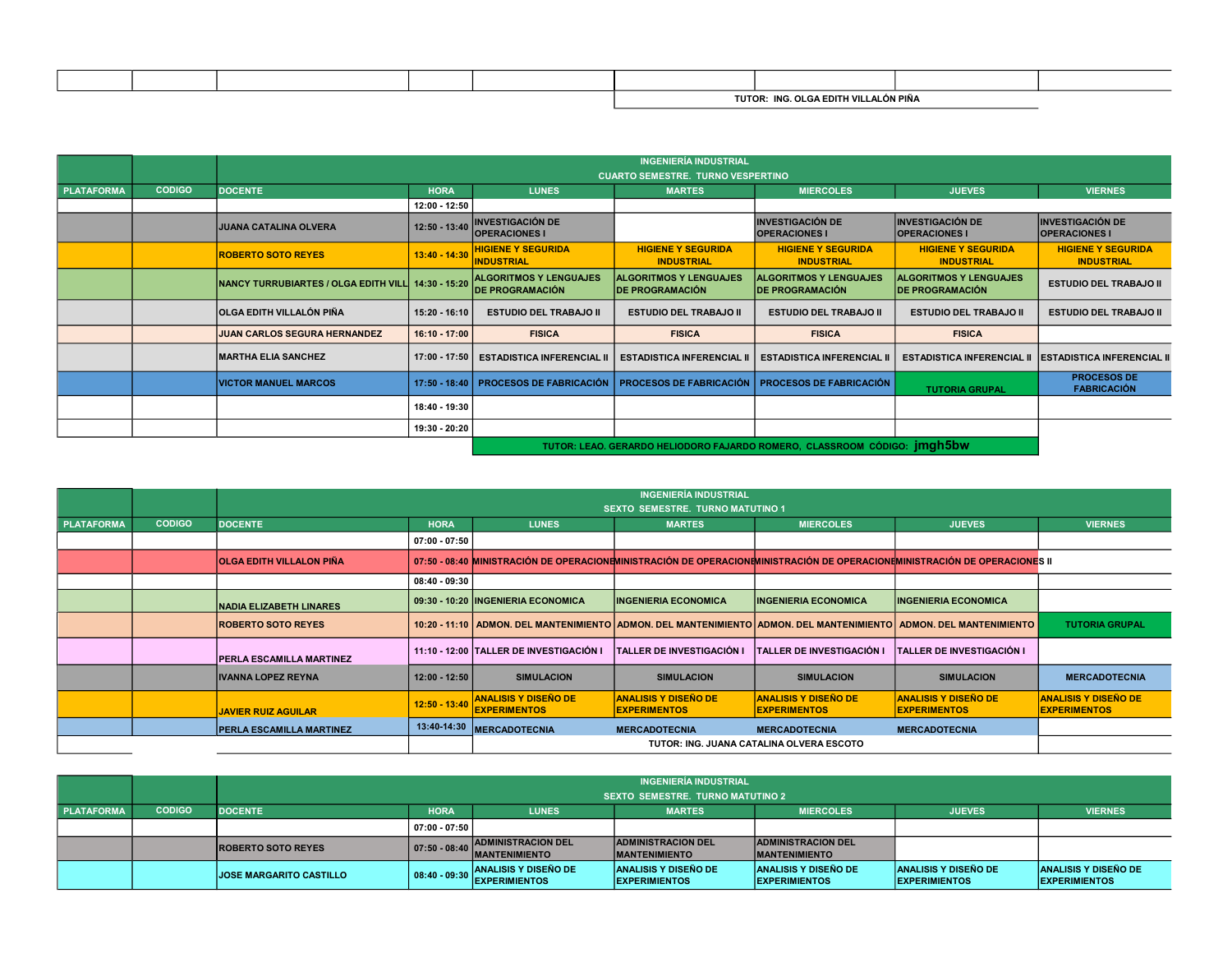|  | <b>PERLA ESCAMILLA MARTINEZ</b>   | 09:30 - 10:20   | <b>MERCADOTECNIA</b>                       | <b>MERCADOTECNIA</b>                       | <b>MERCADOTECNIA</b>                              | <b>MERCADOTECNIA</b>             | <b>MERCADOTECNIA</b>                              |
|--|-----------------------------------|-----------------|--------------------------------------------|--------------------------------------------|---------------------------------------------------|----------------------------------|---------------------------------------------------|
|  | INADIA ELIZABERTH LINARES SALAZAR |                 | 10:20 - 11:10 INGENIERIA ECONOMICA         | <b>INGENIERIA ECONOMICA</b>                | <b>INGENIERIA ECONOMICA</b>                       | <b>INGENIERIA ECONOMICA</b>      | <b>ADMINISTRACION DEL</b><br><b>MANTENIMIENTO</b> |
|  |                                   | 11:10 - 12:00   |                                            |                                            |                                                   |                                  | <b>ADMINISTRACIÓN DE</b><br><b>OPERACIONES II</b> |
|  | <b>PERLA ESCAMILLA MARTINEZ</b>   | $12:00 - 12:50$ | <b>TALLER DE INVESTIGACION I</b>           | <b>TALLER DE INVESTIGACION I</b>           | <b>TALLER DE INVESTIGACION I</b>                  | <b>TALLER DE INVESTIGACION I</b> | <b>TUTORIA GRUPAL</b>                             |
|  | <b>IVANNA LOPEZ REYNA</b>         | 12:50-13:40     | <b>SIMULACION</b>                          | <b>SIMULACION</b>                          | <b>SIMULACION</b>                                 | <b>SIMULACION</b>                |                                                   |
|  | <b>OLGA EDITH VILLALON PIÑA</b>   | 13:40-14:30     | ADMINISTRACIÓN DE<br><b>OPERACIONES II</b> | ADMINISTRACIÓN DE<br><b>OPERACIONES II</b> | <b>ADMINISTRACIÓN DE</b><br><b>OPERACIONES II</b> |                                  |                                                   |

TUTOR: MTRA. NADIA ELIZABETH LINARES SALAZAR

|                   |               |                                                                                |                 |                                                    | <b>INGENIERÍA INDUSTRIAL</b>                        |                                                    |                                                   |                                                    |  |  |
|-------------------|---------------|--------------------------------------------------------------------------------|-----------------|----------------------------------------------------|-----------------------------------------------------|----------------------------------------------------|---------------------------------------------------|----------------------------------------------------|--|--|
|                   |               |                                                                                |                 |                                                    | <b>SEXTO SEMESTRE. TURNO VESPERTINO</b>             |                                                    |                                                   |                                                    |  |  |
| <b>PLATAFORMA</b> | <b>CODIGO</b> | <b>DOCENTE</b>                                                                 | <b>HORA</b>     | <b>LUNES</b>                                       | <b>MARTES</b>                                       | <b>MIERCOLES</b>                                   | <b>JUEVES</b>                                     | <b>VIERNES</b>                                     |  |  |
|                   |               | <b>DAVID MATA NOYOLA</b>                                                       | $12:50 - 13:40$ | <b>INGENIERIA ECONOMICA</b>                        | <b>INGENIERIA ECONOMICA</b>                         | <b>INGENIERIA ECONOMICA</b>                        | <b>INGENIERIA ECONOMICA</b>                       |                                                    |  |  |
|                   |               | <b>IVANNA LOPEZ REYNA</b>                                                      | 13:40 - 14:30   | <b>SIMULACION</b>                                  | <b>SIMULACION</b>                                   | <b>SIMULACION</b>                                  | <b>SIMULACION</b>                                 |                                                    |  |  |
|                   |               | <b>PERLA ESCAMILLA MARTINEZ</b>                                                | $14:30 - 15:20$ | <b>MERCADOTECNIA</b>                               | <b>MERCADOTECNIA</b>                                | <b>MERCADOTECNIA</b>                               | <b>MERCADOTECNIA</b>                              | <b>MERCADOTECNIA</b>                               |  |  |
|                   |               | <b>ANTONIO LARA GONZALEZ</b>                                                   | $15:20 - 16:10$ | <b>ADMINISTRACIÓN DEL</b><br><b>MANTENIMIENTO</b>  | <b>ADMINISTRACIÓN DEL</b><br><b>MANTENIMIENTO</b>   | <b>ADMINISTRACIÓN DEL</b><br><b>MANTENIMIENTO</b>  | <b>ADMINISTRACIÓN DEL</b><br><b>MANTENIMIENTO</b> |                                                    |  |  |
|                   |               | <b>JAVIER RUIZ AGUILAR</b>                                                     | 16:10 - 17:00   | <b>ANALISIS Y DISEÑO DE</b><br><b>EXPERIMENTOS</b> | <b>ANALISIS Y DISEÑO DE</b><br><b>IEXPERIMENTOS</b> | <b>ANALISIS Y DISEÑO DE</b><br><b>EXPERIMENTOS</b> | ANALISIS Y DISEÑO DE<br><b>EXPERIMENTOS</b>       | <b>ANALISIS Y DISEÑO DE</b><br><b>EXPERIMENTOS</b> |  |  |
|                   |               | JUAN CARLOS SEGURA / BLANCA ESTELA 17:00 - 17:50                               |                 | <b>ADMINSTRACION DE</b><br><b>OPERACIONES II</b>   | <b>ADMINSTRACION DE</b><br><b>OPERACIONES II</b>    | TALLER DE INVESTIGACIÓN                            | <b>TALLER DE INVESTIGACIÓN</b>                    | <b>ADMINSTRACION DE</b><br><b>OPERACIONES II</b>   |  |  |
|                   |               | BLANCA ESTELA PEREZ AGUILAR / JUAN C 17:50 - 18:40   TALLER DE INVESTIGACIÓN I |                 |                                                    | <b>TALLER DE INVESTIGACIÓN I</b>                    |                                                    |                                                   | <b>ADMINSTRACION DE</b><br><b>OPERACIONES II</b>   |  |  |
|                   |               |                                                                                | 18:40 - 19:30   |                                                    | <b>TUTORIA GRUPAL</b>                               |                                                    |                                                   |                                                    |  |  |
|                   |               |                                                                                | 19:30 - 20:20   |                                                    |                                                     |                                                    |                                                   |                                                    |  |  |
|                   |               | TUTORA: ING. ADRIANA MARGARITA MORALES                                         |                 |                                                    |                                                     |                                                    |                                                   |                                                    |  |  |

|                   |               | <b>INGENIERÍA INDUSTRIAL</b>             |                     |                                                           |                                                                                                                                      |                                                                     |                                                                                                                                                                     |                                                                     |  |  |  |  |
|-------------------|---------------|------------------------------------------|---------------------|-----------------------------------------------------------|--------------------------------------------------------------------------------------------------------------------------------------|---------------------------------------------------------------------|---------------------------------------------------------------------------------------------------------------------------------------------------------------------|---------------------------------------------------------------------|--|--|--|--|
|                   |               | <b>OCTAVO SEMESTRE. TURNO MATUTINO 1</b> |                     |                                                           |                                                                                                                                      |                                                                     |                                                                                                                                                                     |                                                                     |  |  |  |  |
| <b>PLATAFORMA</b> | <b>CODIGO</b> | <b>DOCENTE</b>                           | <b>HORA</b>         | <b>LUNES</b>                                              | <b>MARTES</b>                                                                                                                        | <b>MIERCOLES</b>                                                    | <b>JUEVES</b>                                                                                                                                                       | <b>VIERNES</b>                                                      |  |  |  |  |
|                   |               | <b>OLGA EDITH VILLAON PIÑA</b>           | $07:00 - 07:50$     | <b>PLANEACION ESTRATEGICA</b><br><b>DE CALIDAD</b>        | <b>PLANEACION ESTRATEGICA</b><br><b>DE CALIDAD</b>                                                                                   |                                                                     |                                                                                                                                                                     |                                                                     |  |  |  |  |
|                   |               | ALFREDO DANIEL UGALDE                    | $  07:50 - 08:40  $ | <b>RELACIONES INDUSTRIALES</b>                            | <b>RELACIONES INDUSTRIALES</b>                                                                                                       | <b>RELACIONES INDUSTRIALES</b>                                      | <b>RELACIONES INDUSTRIALES</b>                                                                                                                                      | <b>PLANEACION ESTRATEGICA</b><br><b>DE CALIDAD</b>                  |  |  |  |  |
|                   |               |                                          | 08:40 - 09:30       |                                                           |                                                                                                                                      |                                                                     |                                                                                                                                                                     |                                                                     |  |  |  |  |
|                   |               | <b>ARTURO MONTATE RICO</b>               |                     |                                                           |                                                                                                                                      |                                                                     | 09:30 - 10:20 FORMULACION Y EVALUACIÓN  FORMULACION Y EVALUACIÓN FORMULACION Y EVALUACIÓN FORMULACION Y EVALUACIÓN FORMULACION Y EVALUACIÓN FORMULACION Y EVALUACIÓ |                                                                     |  |  |  |  |
|                   |               | <b>IVANNA LOPEZ REYNA</b>                | $10:20 - 11:10$     | <b>FUNDAMENTOS DE</b><br><b>AUTOMATIZACION INDUSTRIAL</b> | <b>FUNDAMENTOS DE</b><br><b>AUTOMATIZACION</b><br><b>INDUSTRIAL</b>                                                                  | <b>FUNDAMENTOS DE</b><br><b>AUTOMATIZACION</b><br><b>INDUSTRIAL</b> | <b>FUNDAMENTOS DE</b><br><b>AUTOMATIZACION INDUSTRIAL</b>                                                                                                           | <b>FUNDAMENTOS DE</b><br><b>AUTOMATIZACION</b><br><b>INDUSTRIAL</b> |  |  |  |  |
|                   |               | <b>NADIA ELIZABETH LINARES</b>           |                     |                                                           | 11:10 - 12:00 IMEDICION DE LA PRODUCTIVIDAD IMEDICION DE LA PRODUCTIVIDAD MEDICION DE LA PRODUCTIVIDADI MEDICION DE LA PRODUCTIVIDAD |                                                                     |                                                                                                                                                                     | <b>TOPICOS DE PROCESOS</b><br><b>INDUSTRIALES</b>                   |  |  |  |  |
|                   |               | <b>JUANA CATALINA OLVERA</b>             | $12:00 - 12:50$     | <b>TOPICOS DE PROCESOS</b><br><b>INDUSTRIALES</b>         | <b>TALLER DE MANUFACTURA</b>                                                                                                         | <b>TOPICOS DE PROCESOS</b><br><b>INDUSTRIALES</b>                   | <b>TOPICOS DE PROCESOS</b><br><b>INDUSTRIALES</b>                                                                                                                   | <b>TOPICOS DE PROCESOS</b><br><b>INDUSTRIALES</b>                   |  |  |  |  |
|                   |               | <b>ANTONIO LARA GONZALEZ</b>             | 12:50 - 13:40       | <b>TALLER DE MANUFACTURA</b>                              | <b>TALLER DE MANUFACTURA</b>                                                                                                         | <b>TALLER DE MANUFACTURA</b>                                        |                                                                                                                                                                     |                                                                     |  |  |  |  |
|                   |               |                                          | 13:40 - 14:30       |                                                           |                                                                                                                                      |                                                                     |                                                                                                                                                                     |                                                                     |  |  |  |  |

|                   |               | <b>INGENIERIA INDUSTRIAL</b>                                                 |                 |                                                           |                                                                     |                                                    |                                                    |                                                    |  |  |  |
|-------------------|---------------|------------------------------------------------------------------------------|-----------------|-----------------------------------------------------------|---------------------------------------------------------------------|----------------------------------------------------|----------------------------------------------------|----------------------------------------------------|--|--|--|
|                   |               | <b>OCTAVO SEMESTRE. TURNO MATUTINO 2</b>                                     |                 |                                                           |                                                                     |                                                    |                                                    |                                                    |  |  |  |
| <b>PLATAFORMA</b> | <b>CODIGO</b> | <b>DOCENTE</b>                                                               | <b>HORA</b>     | <b>LUNES</b>                                              | <b>MARTES</b>                                                       | <b>MIERCOLES</b>                                   | <b>JUEVES</b>                                      | <b>VIERNES</b>                                     |  |  |  |
|                   |               | <mark>IVANNA LOPEZ REYNA/ OLGA EDITH VILLAI</mark> I 07:00 - 07:50 │ <u></u> |                 | <b>FUNDAMENTOS DE</b><br><b>AUTOMATIZACION INDUSTRIAL</b> | <b>FUNDAMENTOS DE</b><br><b>AUTOMATIZACION</b><br><b>INDUSTRIAL</b> | <b>PLANEACION ESTRATEGICA</b><br><b>DE CALIDAD</b> | <b>PLANEACION ESTRATEGICA</b><br><b>DE CALIDAD</b> | <b>PLANEACION ESTRATEGICA</b><br><b>DE CALIDAD</b> |  |  |  |
|                   |               |                                                                              | $07:50 - 08:40$ |                                                           |                                                                     |                                                    |                                                    |                                                    |  |  |  |

REV. 0 DC-FT-04